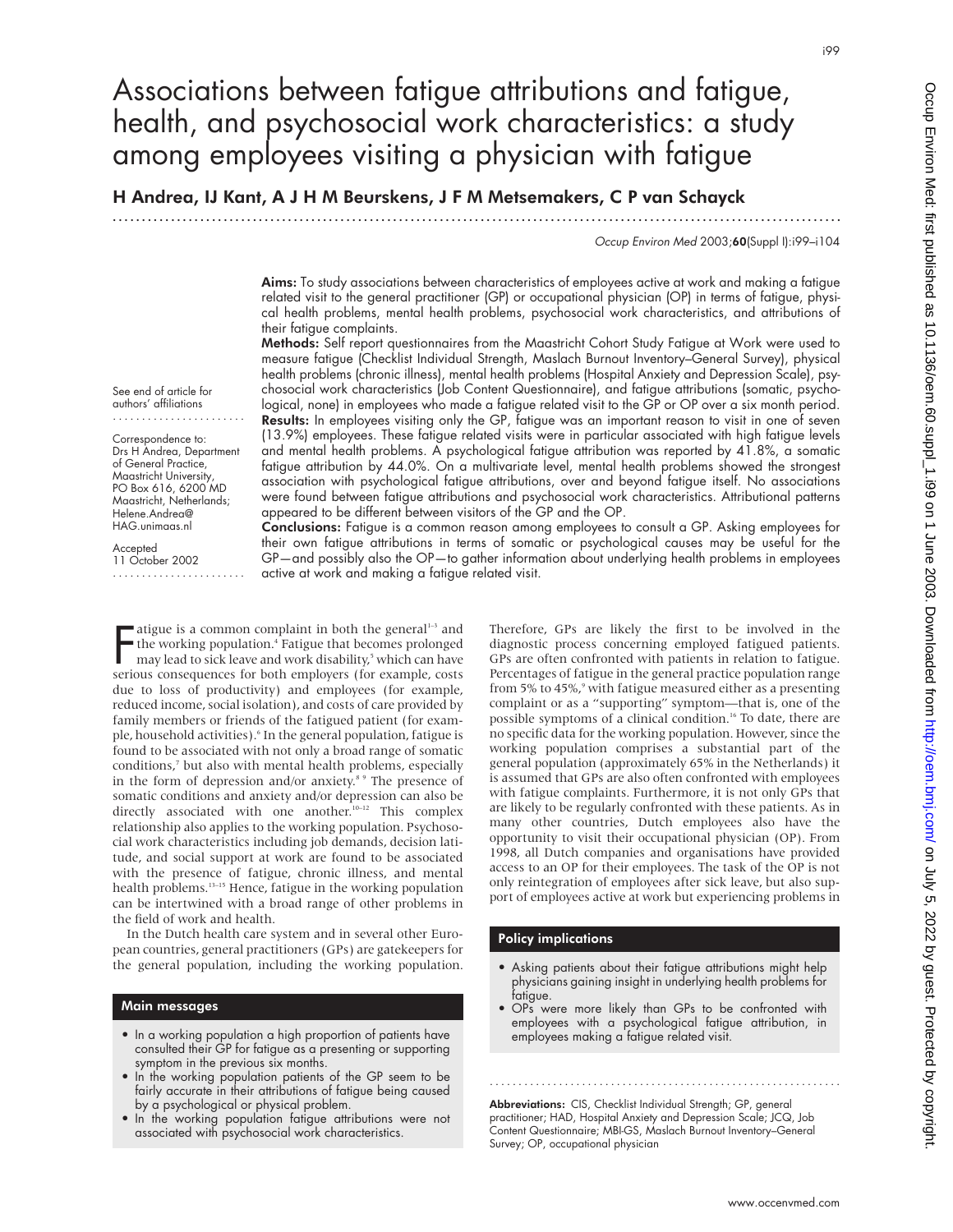their working situation.<sup>17</sup> When employees consult their OP in relation to work, fatigue may be one of the complaints.

When employees make a fatigue related visit, the diagnostic process and support and/or treatment by the physician may be hindered by the intertwined relation between fatigue, health, and work problems. Firstly, a fatigue related visit may not only be related to fatigue severity, but may also reflect different underlying health and work problems. Secondly, patients' own opinions about the cause of their fatigue complaints and subsequent fatigue attributions (for example, somatic, psychological) may be affected and diffused by this intertwined relationship. The latter may not only hinder a correct diagnosis but may also affect patient compliance during treatment.

Little is known about how employed patients attribute their fatigue complaints. In this study, we examined the associations between fatigue attributions, fatigue level, physical health problems (chronic illness), mental health problems (anxiety and/or depression), and psychosocial work characteristics (job demands, decision latitude, social support). The study was conducted within the Maastricht cohort study, a large epidemiological study on fatigue at work. Within this cohort, we focused on employees who were active at work (not on sick leave) and who made a fatigue related visit to a physician (GP, OP). Within this subcohort, our main research questions were:

- Do employees who have consulted their GP with fatigue as a presenting or a supporting symptom differ from employees who did not consult their GP with fatigue as a presenting or a supporting symptom, in terms of fatigue level, health problems, and psychosocial work characteristics?
- What are the associations between employees' own fatigue attributions (somatic, psychological) and fatigue, health problems, and psychosocial work characteristics?
- Do these attributional patterns differ between employees who visited a GP and employees who visited an OP?

## METHODS

## Study population

Between May 1998 and January 2001, a large scale epidemiological cohort study addressing a broad range of work related, non-work related, and individual factors possibly associated with fatigue, was conducted in the Netherlands. This Maastricht Cohort Study of Fatigue at Work surveyed a population of over 12 000 employees at baseline from 45 different companies and organisations using self report questionnaires that were sent to the cohort participants every four months. Full details of design of the cohort study, baseline characteristics of the study population, and a non-response analysis have been described elsewhere.<sup>4 18</sup> Data about having visited the GP and/or OP and fatigue attributions were gathered in the Maastricht Cohort Questionnaire of January 2001 (n = 7482).

Our study population consisted of employees who were active at work and who made a fatigue related visit to the GP or the OP only. This population was selected in several steps. First, we excluded those cohort participants not actively at work ( $n = 574$ ) or with missing values regarding working status ( $n = 80$ ) or having visited the GP and OP ( $n = 36$ ). Employees who visited the GP only were asked whether fatigue was in at least one visit an important reason to visit, with "yes" or "no" as the reply options. Employees who answered "yes" were defined as employees who made a fatigue related visit to the GP. For these employees, their own attributions of fatigue complaints were checked using the question "according to you, what was the cause of your fatigue?", with "somatic", "psychological", or "don't know" as the reply options. The same sequence of questions was asked to indicate attributions of employees who made a fatigue related visit to only the OP.

## **Measurements**

#### **Fatiaue**

To determine the level of fatigue in the cohort participants, the self report Checklist Individual Strength (CIS) was used.<sup>19</sup> This multidimensional questionnaire consists of 20 items covering several aspects fitting the concept of prolonged fatigue (for example, lack of concentration, fatigue severity). Subjects are instructed to indicate how they felt during the past two weeks. The response to each statement is scored on a seven point Likert scale, varying from "yes, that is true" to "no, that is not true". A higher CIS total score (range 20–140) indicates a higher level of fatigue. Cronbach's alpha for the total CIS score was 0.96. To be able to determine the prevalence of fatigue in employees, a cutoff point for fatigue for use in the working population was developed.<sup>21</sup> Using this cutoff point, employees scoring >76 are designated as probable fatigue cases, with a fatigue level that can be indicated as putting the employee "at risk" for sick leave or work disability.

Work related fatigue was assessed with the Dutch version of the Maslach Burnout Inventory–General Survey (MBI-GS).<sup>22 23</sup> The MBI-GS consists of three subscales: exhaustion (five items), cynicism (five items), and professional efficacy (five items). All items are scored on a seven point frequency scale, ranging from "0" (never) to "6" (daily). High scores on exhaustion and cynicism, and low scores on professional efficacy are indicative for burnout or work related fatigue. According to the Dutch MBI-GS manual, subjects scoring in the highest quartile of exhaustion and either the highest quartile of cynicism or lowest quartile of professional efficacy are defined as burnout cases.<sup>23</sup>

## Physical health problems

Physical health problems were measured by the presence of at least one chronic illness. Cohort participants reported whether they had one or more of an extensive list of 19 conditions with a somatic character as measured in May 2000, including heart problems, stroke, liver problems, diabetes, cancer, respiratory disorders, metabolic disorders, skin disorders, musculoskeletal problems, and severe consequences of an accident (for example, fractures).

## Mental health problems

The Hospital Anxiety and Depression Scale (HAD) was used to measure the presence of anxiety and/or depression. The HAD is a self report questionnaire, establishing the presence and severity of both anxiety and depression, providing a separate score for each.<sup>24</sup> Both the HAD anxiety and the HAD depression subscales consist of seven items, with a range from 0 to 21. Cronbach's alpha was 0.84 for HAD depression and 0.83 for HAD anxiety. Employees were defined as being a probable case of having a mental health problem in the form of anxiety and/or depression when they scored 11 or higher on the HAD anxiety and/or the HAD depression subscale, $25$  which is suggested to be a proper threshold score for use in a general practice population.<sup>26</sup>

## Psychosocial work characteristics

The subscales job demands (five items), decision latitude (also referred to as job control; nine items), and social support (eight items) of the Dutch version of the Job Content Questionnaire (JCQ) were measured in May 2000 and indicate scores on psychosocial work characteristics, reflecting the perception of employees of their psychosocial work environment.<sup>27</sup><sup>28</sup> The responses on all items are scored on a four point Likert scale, varying from "strongly disagree" to "strongly agree". After scale construction, the scale ranges for job demands, decision latitude, and social support were 12–48, 24–96, and 8–32 and Cronbach's alphas were 0.70, 0.81, and 0.81, respectively. Job strain, referring to the combination of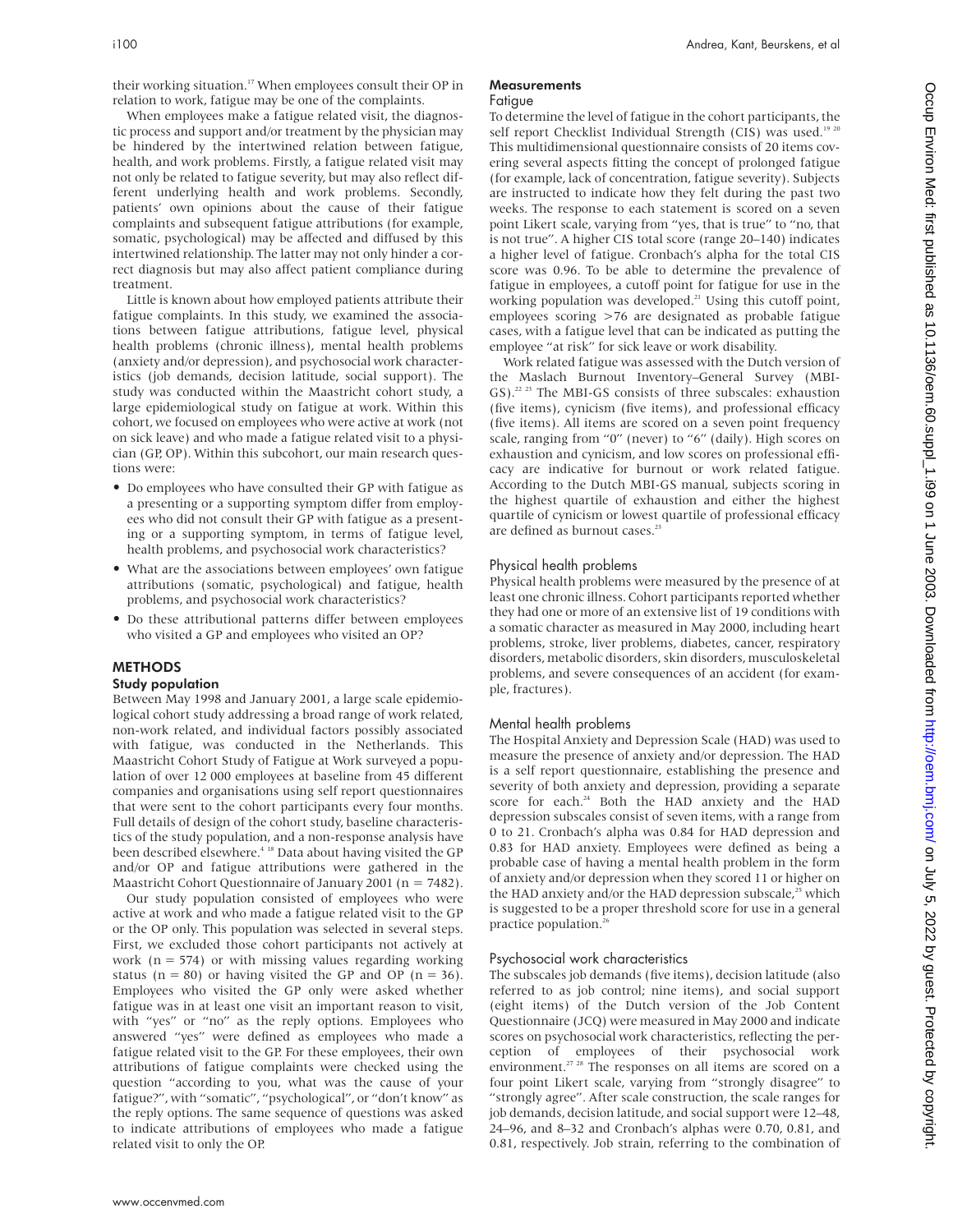high scores on job demands and a low score on decision latitude (and optionally also a low score on social support) is particularly suggested to be associated with negative health effects.29 30 Employees scoring in the highest tertile of job demands and either in the lowest tertile of decision latitude or the lowest tertile of social support were defined as experiencing job strain.

#### Sociodemographics

Sociodemographic variables gender, age, educational level, and living situation (living alone: yes or no) were measured in the baseline questionnaire (May 1998) and were also taken into consideration in this study.

#### Statistical analyses

All data analyses were two tailed and were performed using SPSS version 10.0 for Windows. Employees with incomplete data were excluded from the analysis. Fatigue, health and psychosocial work characteristics of employees who made a fatigue related visit to the GP only were compared to the characteristics of employees who made a non-fatigue related visit to the GP only, using Fisher's exact test for the dichotomous variables and *t* tests for the continuous variables. For employees who made a fatigue related visit to the GP only, the relation between their fatigue attributions and their fatigue, health, and psychosocial work characteristics were measured using ANOVA tests for the continuous variables and  $\chi^2$  tests for the dichotomous variables. In the ANOVA analyses, Hochberg's GT2 was used as the post hoc multiple comparison procedure, as the sample sizes of the three attribution groups were not equal.<sup>31</sup> In the univariate  $\chi^2$ analyses comparing fatigue attributions, adjustment for multiple testing took place by taking into account differences of at least p < 0.01 only. Next, a multinomial logistic regression analysis was conducted to examine whether a model including being a probable fatigue case, reporting at least one chronic illness, being a probable mental health problem case, and experiencing job strain was associated to reporting a somatic, psychological, or no attribution, adjusted for sociodemographics. As a last step, fatigue attributions of employees having visited only the OP were compared to fatigue attributions of employees having visited only the GP.

## RESULTS

## Fatigue, health, and psychosocial work characteristics of employees who made a fatigue related visit to the GP

Of the employees at work who visited only the GP during the past six months, 97.6% ( $n = 2318$ ) indicated whether their visit to the GP was fatigue related or not. Approximately one in seven of these employees (13.9%) made a fatigue related visit. Table 1 compares their characteristics to the employees who made a non-fatigue related visit to the GP only.

The results indicate that employees who made a fatigue related visit not only had a higher level of fatigue, but also had a higher level of anxiety and depression. Furthermore, a higher percentage of employees who made a fatigue related visit to the GP only, reported at least one chronic illness. A more negative perception of the work environment was also present, but only with a modest clinical significance (for all three psychosocial work characteristics, the difference was less than 5%). No differences were found regarding sociodemographic variables.

## Associations between fatigue attributions and fatigue, health, and psychosocial work characteristics

As table 2 shows, 44.0% of employees who made a fatigue related visit to only the GP reported psychological fatigue attributions, 41.8% reported somatic attributions, and 14.2% reported "don't know" as fatigue attributions.

Employees with a fatigue psychological attribution were found to have a higher level of fatigue, anxiety, and depression than employees with a somatic attribution, and a higher percentage of probable cases of work related fatigue were present among them. No differences were found regarding being a probable fatigue case four months ago, having at least one chronic illness, and sociodemographics.

Table 3 shows that being a probable fatigue case (56.0%) and being a probable mental health problem case versus not being a probable fatigue case and not being a probable mental health problem case respectively, were associated to the attributional fatigue pattern in employees who made a fatigue related visit to only the GP.

A higher percentage of employees being a probable fatigue case or employees being a probable mental health problem case reported a psychological attribution (51.4% versus 36.4% and 58.8% versus 37.8%, respectively), while a higher percentage of employees not being a probable fatigue or mental health problem case reported a somatic attribution (52.9% versus 31.3% and 50.6% versus 21.3%, respectively). To a lesser extent, reporting at least one chronic illness (34.2%) versus reporting no chronic illness or experiencing job strain (20.5%) versus not reporting job strain also seemed to match with reporting a somatic or a psychological fatigue attribution respectively, but these associations were not significant.

Next, a multinomial logistic regression analysis was conducted to examine whether a model consisting of being a probable fatigue case, reporting at least one chronic illness, being a probable mental health problem case, or experiencing job strain was associated with the fatigue attributions of employees who made a fatigue related visit to only the GP, adjusted for sociodemographics. Since table 3 indicated a significant association between being a probable fatigue or mental health problem case and a psychological fatigue attribution, we chose the psychological fatigue attribution group as the reference group. Consequently, employees with a psychological fatigue attribution were compared to those with a somatic attribution and to those with no attribution.

Table 1 Characteristics of employees who made a non-fatigue related visit or a fatigue related visit to the GP only (n=2318)

|                                                                  | Frequency, mean (SD)                 |                                  |  |
|------------------------------------------------------------------|--------------------------------------|----------------------------------|--|
|                                                                  | Non-fatigue related<br>visit (86.1%) | Fatigue related<br>visit (13.9%) |  |
| Fatigue                                                          |                                      |                                  |  |
| CIS total score***                                               | 55.5 (23.6)                          | 79.1 (25.0)                      |  |
| $CIS case***$                                                    | 21.4%                                | 56.0%                            |  |
| MBI-GS case***                                                   | 14.3%                                | 38.2%                            |  |
| Somatic health problems                                          |                                      |                                  |  |
| ≥1 Chronic illness**                                             | 24.8%                                | 34.2%                            |  |
| Mental health problems                                           |                                      |                                  |  |
| HAD anxiety***                                                   | 4.8(3.4)                             | 8.0(3.8)                         |  |
| HAD depression***                                                | 3.6(3.5)                             | 6.9(4.4)                         |  |
| HAD case***                                                      | 97%                                  | 32.8%                            |  |
| Psychosocial work characteristics (JCQ total score per subscale) |                                      |                                  |  |
| Job demands***                                                   | 31.9(5.4)                            | 33.6(5.6)                        |  |
| Decision latitude**                                              | 72.4 (10.0)                          | 70.5 (11.7)                      |  |
| Social support***                                                | 22.4 (3.0)                           | 21.4(3.5)                        |  |
| Job strain*                                                      | 15.2%                                | 20.5%                            |  |
| Sociodemographics                                                |                                      |                                  |  |
| Age (years)                                                      | 41.6 (8.5)                           | 41.7 (8.2)                       |  |
| Gender (% male)                                                  | 67.8%                                | 65.4%                            |  |
| Low educational level                                            | 15.3%                                | 15.8%                            |  |
| Living alone                                                     | 8.7%                                 | 10.6%                            |  |

CIS, Checklist Individual Strength; CIS case, probable fatigue case; MBI-GS, Maslach Burnout Inventory–General Survey; MBI-GS case, probable work related fatigue case; HAD, Hospital Anxiety and Depression Scale; HAD case, probable mental health problem case; JCQ, Job Content Questionnaire

<sup>t</sup> test/Fisher's exact test, \*p<0.05, \*\*p<0.01, \*\*\*p<0.001.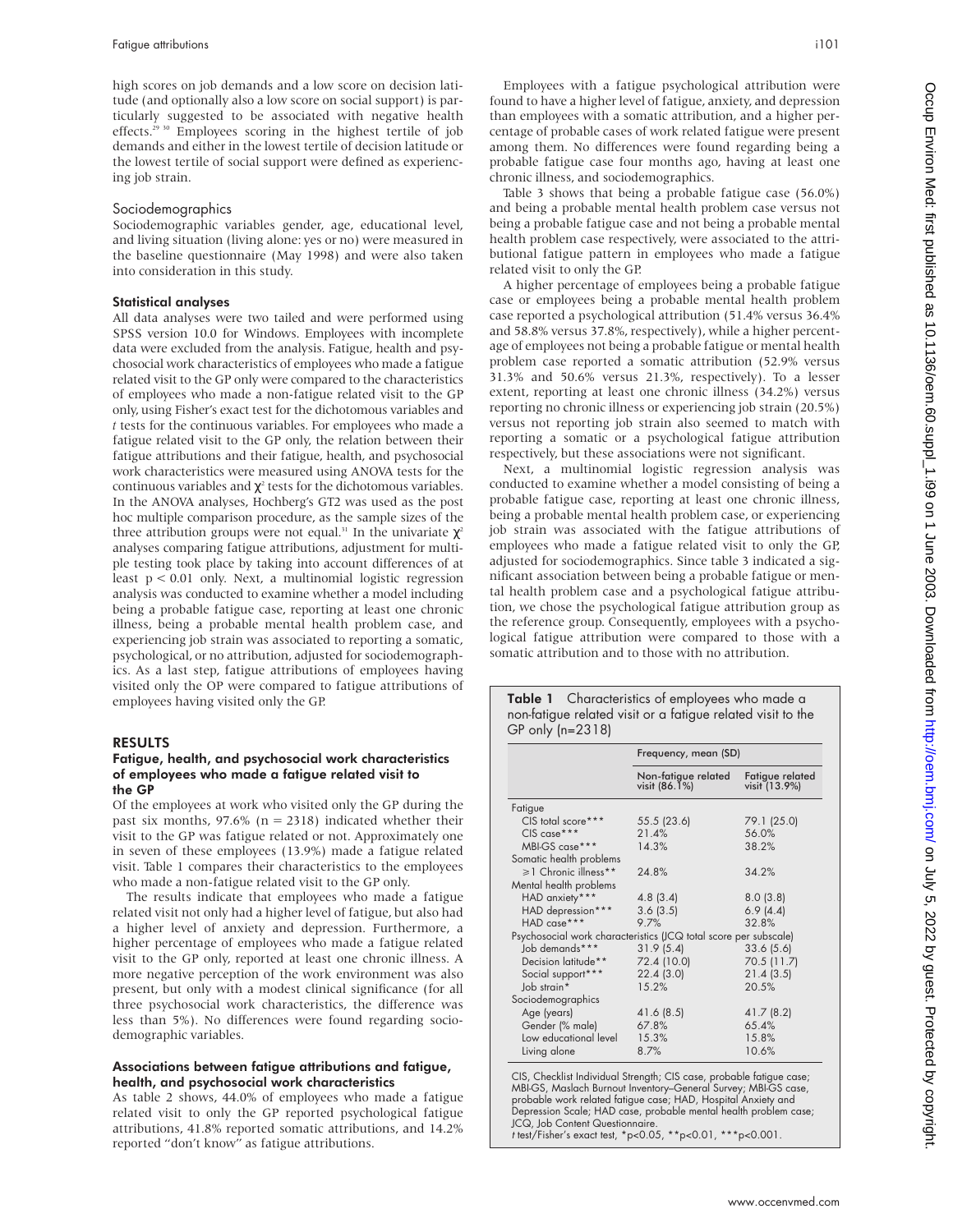Table 2 Fatigue attributions in relation to fatigue, health, psychosocial work characteristics, and sociodemographics of employees who made a fatigue related visit to the GP only (n=268)

|                                                                  | Somatic attribution<br>(41.8%) | Psychological<br>attribution<br>$(44.0\%)$ | Don't know attribution<br>$(14.2\%)$ |  |  |  |  |
|------------------------------------------------------------------|--------------------------------|--------------------------------------------|--------------------------------------|--|--|--|--|
| Fatigue                                                          |                                |                                            |                                      |  |  |  |  |
| CIS total score***                                               | 69.9 (23.8)                    | 82.0 (25.11)                               | 84.3(21.3)                           |  |  |  |  |
| $CIS case***$                                                    | 41.3%                          | 62.7%                                      | 65.8%                                |  |  |  |  |
| CIS case four months ago                                         | 41.0%                          | 52.3%                                      | 57.1%                                |  |  |  |  |
| $MBLGS$ case <sup><math>*</math></sup>                           | 28.9%                          | 48.9%                                      | 39.1%                                |  |  |  |  |
| Somatic health problems                                          |                                |                                            |                                      |  |  |  |  |
| $\geq 1$ Chronic illness                                         | 36.6%                          | 28.0%                                      | 31.6%                                |  |  |  |  |
| Mental health problems                                           |                                |                                            |                                      |  |  |  |  |
| HAD anxiety***                                                   | $6.2$ (3.2)                    | 9.0(3.6)                                   | 8.7(3.6)                             |  |  |  |  |
| HAD depression***                                                | 5.1(3.8)                       | 8.2(4.4)                                   | 6.6(4.1)                             |  |  |  |  |
| $HAD \ncase***$                                                  | 32.4%                          | 64.3%                                      | 59.5%                                |  |  |  |  |
| Psychosocial work characteristics (JCQ total score on subscales) |                                |                                            |                                      |  |  |  |  |
| Job demands                                                      | 32.8(5.8)                      | 34.2(5.5)                                  | 33.6(4.9)                            |  |  |  |  |
| Decision latitude                                                | 70.3 (11.6)                    | $71.9$ (11.1)                              | 72.2 (10.7)                          |  |  |  |  |
| Social support                                                   | 21.5(3.5)                      | 21.6(3.4)                                  | 21.7(3.4)                            |  |  |  |  |
| Sociodemographics                                                |                                |                                            |                                      |  |  |  |  |
| Age (years)                                                      | 41.3(8.2)                      | 41.6(7.4)                                  | 40.7 (9.3)                           |  |  |  |  |
| Gender (% male)                                                  | 62.2%                          | 68.6%                                      | 57.9%                                |  |  |  |  |
| Low educational level                                            | 17.8%                          | 9.8%                                       | 15.8%                                |  |  |  |  |
| Living alone                                                     | 10.0%                          | 12.7%                                      | 7.9%                                 |  |  |  |  |

CIS, Checklist Individual Strength; CIS case, probable fatigue case; MBI-GS, Maslach Burnout Inventory–General Survey; MBI-GS case, probable work related fatigue case; HAD, Hospital Anxiety and Depression Scale; HAD case, probable mental health problem case; JCQ, Job Content Questionnaire.<br>t test/χ<sup>2</sup> test, \*p<0.05 \*\*p<0.01 \*\*\*p<0.001.

Table 3 Cases versus non-cases with respect to fatigue, chronic illness, mental health problems, and job strain in relation to fatigue attributions of employees who made a fatigue related visit to the GP only (n=268)

|                     | $CIS case**$ |                   | $\geq 1$ Chronic illness |             |      | $HAD \csc**$ |      | Job strain  |  |
|---------------------|--------------|-------------------|--------------------------|-------------|------|--------------|------|-------------|--|
|                     | Case         | Non-case          | Case                     | Non-case    | Case | Non-case     | Case | Non-case    |  |
| <b>Attributions</b> |              |                   |                          |             |      |              |      |             |  |
| Somatic             |              | 31.3% 52.9%       |                          | 47.7% 39.0% |      | 21.3% 50.6%  |      | 34.7% 42.3% |  |
| Psychological       |              | 51.4% 36.4%       |                          | 38.3% 46.7% |      | 58.8% 37.8%  |      | 49.0% 43.8% |  |
| Don't know          |              | $17.4\%$ $10.7\%$ |                          | 14.0% 14.3% |      | 19.9% 11.6%  |      | 16.3% 13.9% |  |

CIS, Checklist Individual Strength; CIS case, probable fatigue case; HAD, Hospital Anxiety and Depression Scale; HAD case, probable mental health problem case. χ<sup>2</sup> test, \*\*p<0.01 \*\*\*p<0.001.

Being a mental health problem case turned out to be associated with how employees attribute their fatigue complaints  $(\chi^2 \text{ (df=2)} = 8.99, \text{ p} < 0.05)$ , over and beyond being a probable fatigue case. As shown by the results in table 4, this association was only present when comparing employees with a psychological fatigue attribution to employees with a somatic attribution.

## Differences between visiting only the GP and only the OP

In contrast to one of three (35.0%) employees visiting only the GP, a minority (3.0%) of the employees at work indicated visiting only the OP. However, when compared to employees who made a fatigue related visit to the GP only, twice as many employees made a fatigue related visit to the OP only (29.0% versus 13.9%). Furthermore, the vast majority (73.9%) of those employees who made a fatigue related visit to the OP only attributed their fatigue complaints to a psychological cause, followed by 19.6% to a somatic cause, and the minority (6.5%) reported no attribution for their fatigue complaints, while this attribution pattern was 44.0%, 41.8%, and 14.2% for employees who made a fatigue related visit to only the GP (see table 1). Because of small sample sizes for the somatic fatigue attribution group ( $n = 9$ ) and the "don't know" fatigue attribution group ( $n = 3$ ) in employees who made a fatigue related

visit to only the OP, it was not possible to test for statistical differences on the level of the employees' health and work characteristics.

Table 4 Multinomial logistic regression of cases versus non-cases with respect to fatigue, chronic illness, mental health problems, and job strain on a somatic, psychological (reference group), or no attribution of fatigue in employees who made a fatigue related visit to the GP only, adjusted for sociodemographics (n=268)

|                                                                                                                                                                                                  | Odds ratio (95% CI)                         |                                  |                                        |                       |  |  |
|--------------------------------------------------------------------------------------------------------------------------------------------------------------------------------------------------|---------------------------------------------|----------------------------------|----------------------------------------|-----------------------|--|--|
|                                                                                                                                                                                                  | Psychological versus<br>somatic attribution |                                  | Psychological versus<br>no attribution |                       |  |  |
| Cases versus non-cases                                                                                                                                                                           |                                             |                                  |                                        |                       |  |  |
| CIS case                                                                                                                                                                                         |                                             | 1.66 (0.87 to 3.20)              |                                        | $0.97$ (0.38 to 2.47) |  |  |
| $\geq 1$ Chronic illness                                                                                                                                                                         |                                             | 0.56 (0.29 to 1.06)              |                                        | 0.76 (0.32 to 1.79)   |  |  |
| HAD case                                                                                                                                                                                         |                                             | 2.51 $(1.16 \text{ to } 5.42)^*$ |                                        | 0.65 (0.26 to 1.62)   |  |  |
| Job strain                                                                                                                                                                                       |                                             | 1.46 (0.67 to 3.20)              |                                        | 1.08 (0.40 to 2.91)   |  |  |
| CIS, Checklist Individual Strength; CIS case, probable fatigue case;<br>HAD, Hospital Anxiety and Depression Scale; HAD case, probable<br>mental health problem case.<br>$\chi^2$ test, *p<0.05. |                                             |                                  |                                        |                       |  |  |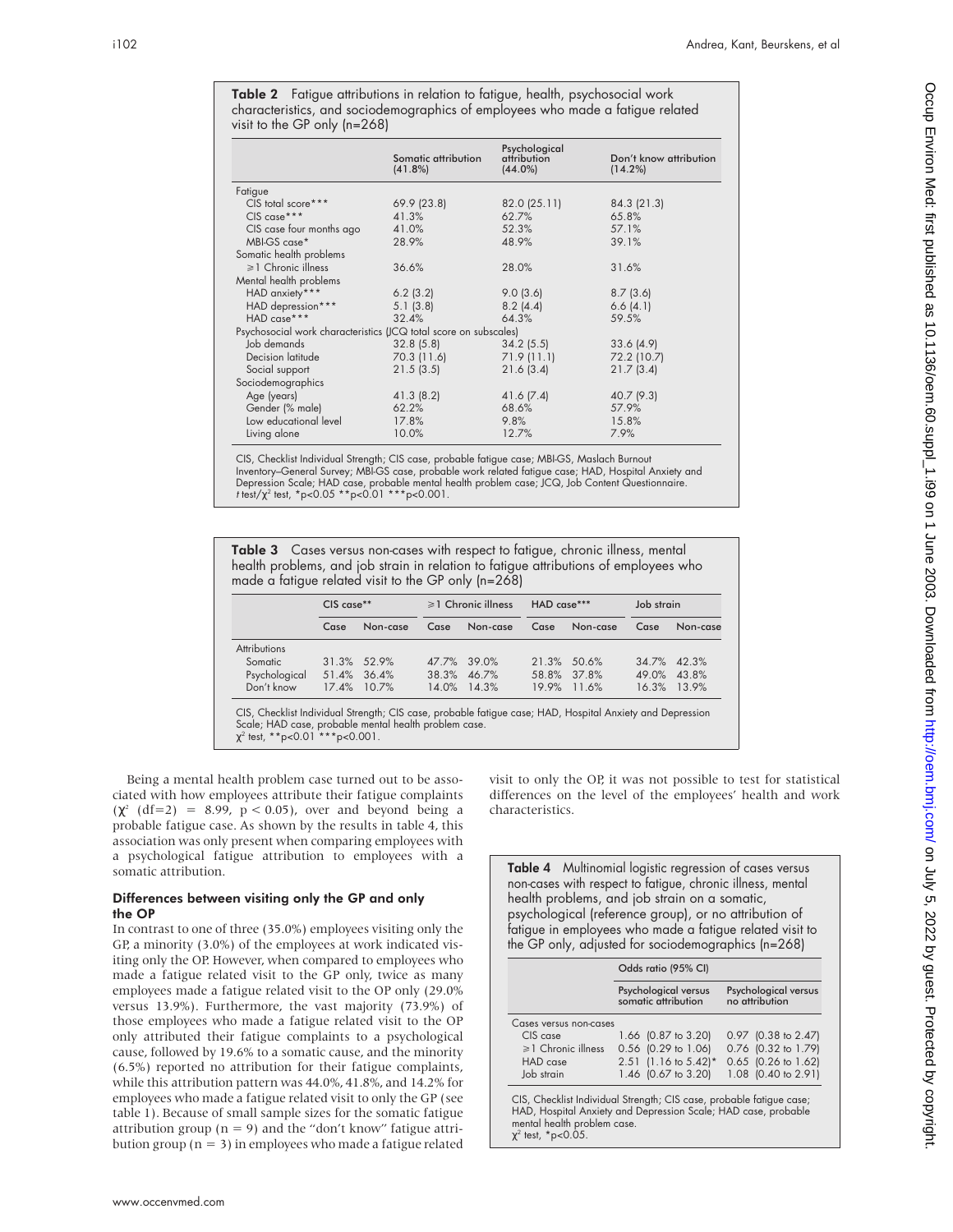## **DISCUSSION**

To our knowledge, our study was the first to examine fatigue attributions of patients in a working population. In our study population consisting of employees actively at work, a high proportion of employees have consulted their GP for fatigue as a presenting or supporting symptom in the previous six months. In these employees, not only higher levels of fatigue but also more indicators of mental health problems, and to a lesser extent of physical health problems and a negative perception of the psychosocial work environment were present. Hence, establishing that a visit is fatigue related is only moderately effective in getting more insight in the diffuse relation between fatigue and health and psychosocial work characteristics. Asking employees making a fatigue related visit about their own fatigue attributions seems to be more helpful in evaluating which health problems may be present besides fatigue itself. Especially reporting a psychological fatigue attribution was associated with the presence of not only a higher fatigue level, but also with a higher level of anxiety and/or depression as mental health problems. Furthermore, the finding that being a probable health problem case instead of being a probable fatigue case matched with reporting a psychological attribution. This finding may indicate that a psychological fatigue attribution is more likely to result from the presence of mental health problems than from the presence of fatigue itself.

Several other studies have examined fatigue attributions in patients reporting fatigue complaints to the GP.<sup>8 32 33</sup> The finding that an almost equal proportion of employees who made a fatigue related visit to the GP attributed their fatigue to somatic or psychological problems supports evidence from other studies undertaken in the community, for example Ridsdale and colleagues.34 It is noteworthy that physical attributions of fatigue are more widespread in secondary and tertiary care patients than in primary care patients. $35-37$  This is an interesting finding, as it might indicate that the greater openness of patients to psychological as well physical interpretations for their symptoms in primary care is likely to make them more willing to participate in complex interventions in this context. Further research regarding interventions in primary care contexts is necessary to examine this possibility.

As our study comprised a working population, we were also interested in employees' perception of their work environment—that is, their psychosocial work characteristics. We found no association between fatigue attributions and psychosocial work characteristics. This is noteworthy, as a negative perception of the work environment is found to be associated with fatigue on both a cross sectional<sup>13</sup> and a longitudinal level.<sup>14</sup> Not finding an association between fatigue attributions and psychosocial work characteristics might have been due to comparing psychological to somatic attributions instead of comparing attributions in terms of being work related or not being work related. Alternatively, not finding an association might also indicate that employees do not take psychosocial work characteristics into account when attributing their fatigue complaints; possibly, psychosocial work characteristics are in particular taken into account by employees who are not actively at work but are absent from work.

Because of the cross sectional nature of this study and as the visit to the GP or OP could have taken place recently or a few months ago (with a maximum of six months), the results do not disentangle whether fatigue attributions influenced the decision to consult a physician, whether feedback from the physician influenced the employees' own fatigue attributions, or both. As all measures were based on self report of the employees, we also cannot rule out that common method variance may have lead to spurious associations. However, these self report measures can be considered as more relevant in this study than using objective measures, since we were interested in factors experienced by the employee in relation

to a concrete action undertaken by those employees (consulting a physician). With respect to the generalisation of our findings, it should be mentioned that by selecting employees who were active at work (not on sick leave) and made a fatigue related visit to the GP or OP only, we focused on a selective and homogeneous group of employees. Our goal was to specifically examine the employees' own attributions of their fatigue complaints. By excluding those employees who were absent from work and/or consulted both the GP and OP, we tried to diminish the influence of the labelling of GPs and OPs on the employees' own fatigue attributions.

It should be noted that although a considerably higher percentage of employees visited the GP than the OP (35.0% versus 3.0%), a more than twice as high percentage of these employees made a fatigue related visit to the OP than to the GP (29.0% versus 13.9%), and that a higher percentage of employees who made a fatigue related visit to only the OP instead of only the GP reported a psychological fatigue attribution (73.0% versus 44.0%). Employees making a fatigue related visit to only the OP might report other levels of fatigue, health problems, and/or psychosocial work characteristics than those visiting only the GP, but the number of OP visitors was too small to examine this. The finding that a far smaller number of employees visited the OP than the GP also calls for further research, for example, regarding how employees active at work perceive the role of the OP when compared to the role of the GP.

In conclusion, our study indicated that paying attention to employees' own fatigue attributions in terms of somatic or psychological causes may be useful in providing the GP—and possibly also the OP—more insight in underlying health problems in employees active at work and making a fatigue related visit, but not in underlying psychosocial work characteristics.

## ACKNOWLEDGEMENTS

As a part of the Maastricht Cohort Study on Fatigue at Work, this study participates in the Netherlands concerted research action on "Fatigue at Work" and receives a grant from the Netherlands Organisation for Scientific Research (NWO grant no. 580-02.255, part I). The authors would like to thank Marcus Huibers for comments on an earlier draft of this paper.

## .....................

## Authors' affiliations

H Andrea, J F M Metsemakers, C P van Schayck, Department of General Practice, Maastricht University, Maastricht, Netherlands IJ Kant, Department of Epidemiology, Maastricht University, Maastricht, Netherlands

**A J H M Beurskens,** Department of Epidemiology, Maastricht University;<br>Hogeschool Zuyd, University of Professional Education, Department of Physiotherapy, Heerlen, Netherlands

#### REFERENCES

- 1 Chen MK. The epidemiology of self-perceived fatigue among adults. Prev Med 1986;15:74–81.
- 2 Loge JH, Ekeberg O, Kaasa S. Fatigue in the general norwegian population: normative data and associations. J Psychosom Res 1998;45:53–65.
- 3 Pawlikowska T, Chalder T, Hirsch SR, et al. Population based study of fatigue and psychological distress. BMJ 1994;308:763-6.
- 4 Bültmann U, Kant IJ, Kasl S, et al. Fatigue and psychological distress in the working population: psychometrics, prevalence and correlates. J Psychosom Res 2002;52:443–50.
- 5 Schröer CAP. De toename van arbeidsongeschiktheid wegens psychische aandoeningen [The increase of work disability due to mental disorders]. Tijdschrift voor bedrijfs- en verzekeringsgeneeskunde  $1997.5.16 - 23$
- 6 Chisholm D, Godfrey E, Ridsdale L, et al. Chronic fatigue in general practice: economic evaluation of counselling versus cognitive behaviour therapy. Br J Gen Pract 2001;51:15–18.
- 7 Tiesinga LJ, Dassen TWN, Halfens RJG. Fatigue: a summary of the definitions, dimensions, and indicators. Nursing Diagnosis  $1996.7.51 - 62$
- 8 Cathébras PJ, Robbins JM, Kirmayer LJ, et al. Fatigue in primary care: prevalence, psychiatric comorbidity, illness behavior and outcome. *J Gen*<br>I*ntern Med* 1992;**7**:276–86.
- 9 Lewis G, Wessely S. The epidemiology of fatigue: more questions than answers. J Epidemiol Community Health 1992;33:191-8.